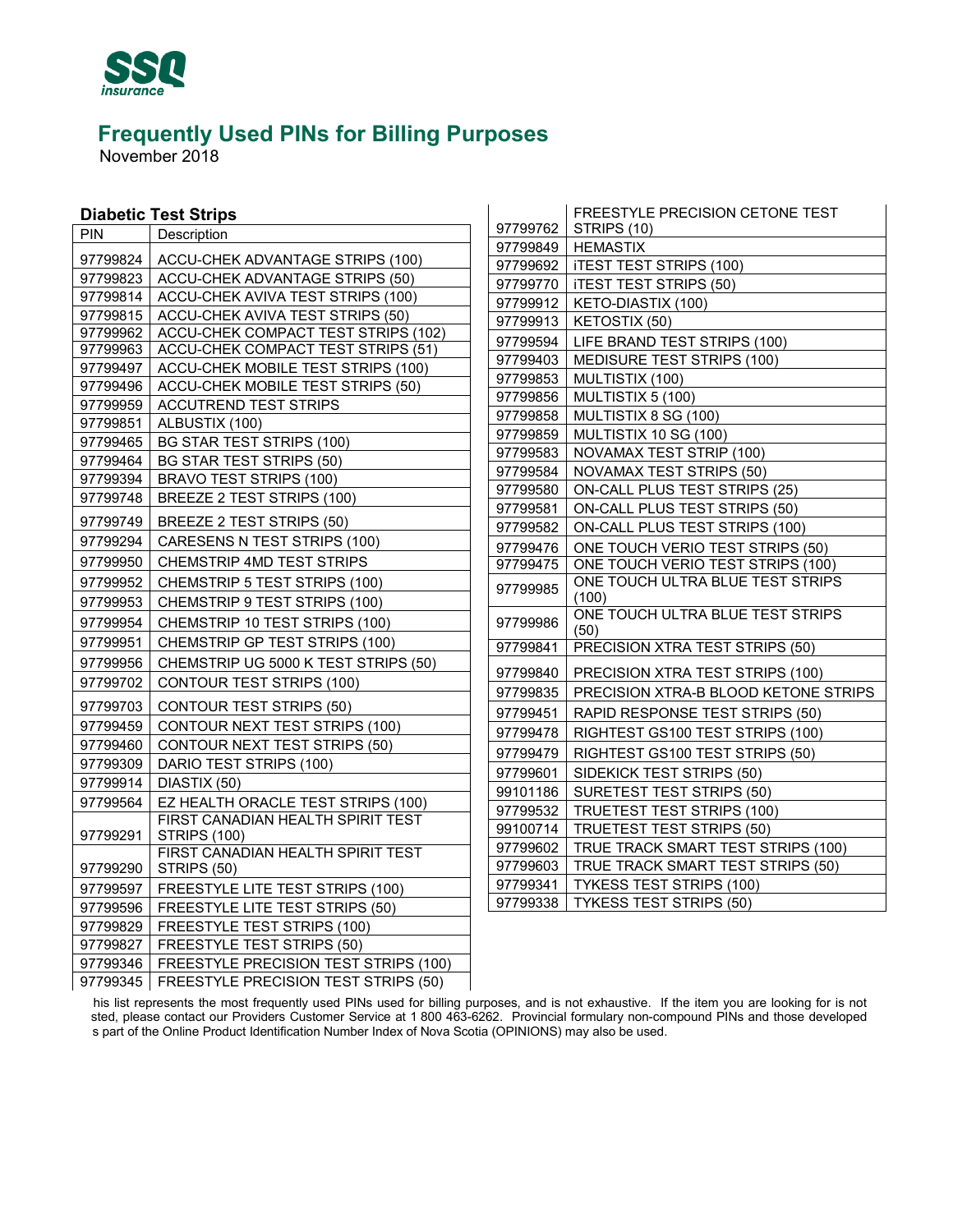

November 2018

#### **Insulin Syringes and Needles**

|          | <b>Insulin Syringes and Needles</b>  | 97799442 | LIFE BRAND 31G 6MM PEN NEEDLES                                     |
|----------|--------------------------------------|----------|--------------------------------------------------------------------|
| 97799433 | BD AUTOSHIELD 30G 5MM PEN NEEDLES    | 97799441 | LIFE BRAND 31G 8MM PEN NEEDLES                                     |
| 97799526 | BD AUTOSHIELD 29G 8MM PEN NEEDLES    | 97799366 | MONTMED 31G 8MM PEN NEEDLES                                        |
| 97799433 | BD AUTOSHIELD 30G 5MM PEN NEEDLES    | 97799368 | MONTMED 31G 5MM PEN NEEDLES                                        |
| 97799526 | BD AUTOSHIELD 29G 8MM PEN NEEDLES    | 97799364 | MONTMED 31G 6MM PEN NEEDLES                                        |
| 97799527 | BD ULTRAFINE NANO 32G 4MM PEN        | 97799367 | MONTMED 32G 4MM PEN NEEDLES                                        |
|          | <b>NEEDLES</b>                       | 97799363 | MONTMED 32G 6MM PEN NEEDLES                                        |
|          | BD ULTRAFINE II 29G 12.7MM PEN       | 97799365 | MONTMED 32G 8MM PEN NEEDLES                                        |
| 97799897 | <b>NEEDLES</b>                       | 97799334 | MONTKIDDY BLEU 32G 4MM PEN NEEDLES                                 |
| 97799896 | BD ULTRAFINE III 31G 5MM PEN NEEDLES | 97799335 | MONTKIDDY ROSE 32G 4MM PEN NEEDLES                                 |
| 97799895 | BD ULTRAFINE III 31G 8MM PEN NEEDLES |          | MONTKIDDY JAUNE 32G 4MM PEN                                        |
| 97799404 | CLICKFINE 31G 4.5MM PEN NEEDLES      | 97799336 | <b>NEEDLES</b>                                                     |
| 97799405 | CLICKFINE 31G 6MM PEN NEEDLES        | 97799337 | MONTKIDDY VERT 32G 4MM PEN NEEDLES                                 |
| 97799406 | CLICKFINE 31G 8MM PEN NEEDLES        |          | NOVOFINE AUTOCOVER 30G 8MM PEN                                     |
| 97799238 | DROPLET 29G 10MM PEN NEEDLES         | 97799542 | <b>NEEDLES</b>                                                     |
| 97799235 | DROPLET 29G 12MM PEN NEEDLES         | 97799764 | NOVOFINE ETW 32G 6MM PEN NEEDLES                                   |
| 97799239 | DROPLET 31G 5MM PEN NEEDLES          | 97799909 | NOVOFINE 28G 12MM PEN NEEDLES                                      |
| 97799237 | DROPLET 31G 6MM PEN NEEDLES          | 97799911 | NOVOFINE 30G 6MM PEN NEEDLES                                       |
| 97799236 | DROPLET 31G 8MM PEN NEEDLES          | 97799910 | NOVOFINE 30G 8MM PEN NEEDLES                                       |
| 97799243 | DROPLET 32G 4MM PEN NEEDLES          | 97799386 | NOVOFINE PLUS 32G 4MM PEN NEEDLES                                  |
| 97799242 | DROPLET 32G 5MM PEN NEEDLES          | 97799468 | NOVOTWIST 32G 5MM PEN NEEDLES                                      |
| 97799241 | DROPLET 32G 6MM PEN NEEDLES          | 97799280 | SURECOMFORT 29G 12.7MM PEN NEEDLES                                 |
| 97799240 | DROPLET 32G 8MM PEN NEEDLES          |          | SURECOMFORT 29G 12MM PEN NEEDLES                                   |
| 97799301 | EASY TOUCH 31G 8MM PEN NEEDLES       | 97799277 | (50)                                                               |
| 97799300 | EASY TOUCH 31G 6MM PEN NEEDLES       | 97799269 | SURECOMFORT 30G 8MM PEN NEEDLES                                    |
| 97799299 | EASY TOUCH 31G 5MM PEN NEEDLES       | 97799278 | SURECOMFORT 31G 6MM PEN NEEDLES                                    |
| 97799298 | EASY TOUCH 32G 6MM PEN NEEDLES       | 97799279 | SURECOMFORT 31G 5MM PEN NEEDLES                                    |
| 97799297 | EASY TOUCH 32G 5MM PEN NEEDLES       |          | SURECOMFORT 31G 5MM PEN NEEDLES                                    |
| 97799430 | GLOBAL EASE 29G 12MM PEN NEEDLES     | 97799266 | (50)                                                               |
| 97799429 | GLOBAL EASE 31G 8MM PEN NEEDLES      | 97799268 | SURECOMFORT 31G 8MM PEN NEEDLES<br>SURECOMFORT 31G 8MM PEN NEEDLES |
| 97799728 | GLOBAL EASE 31G 5MM PEN NEEDLES      | 97799276 | (50)                                                               |
| 97799322 | GLOBAL EASE 31G 4MM PEN NEEDLES      | 97799267 | SURECOMFORT 32G 4MM PEN NEEDLES                                    |
| 97799566 | INSUPEN 29G 12MM PEN NEEDLES         |          | ULTIGUARD/ULTICARE 29G 12MM PEN                                    |
| 97799567 | INSUPEN 30G 8MM PEN NEEDLES          | 97799543 | <b>NEEDLES</b>                                                     |
| 97799176 | INSUPEN 31G 5MM PEN NEEDLES          |          | ULTIGUARD/ULTICARE 31G 6MM PEN                                     |
| 97799569 | INSUPEN 31G 6MM PEN NEEDLES          | 97799545 | <b>NEEDLES</b>                                                     |
| 97799568 | <b>INSUPEN 31G 8MM PEN NEEDLES</b>   |          | ULTIGUARD/ULTICARE 31G 8MM PEN                                     |
| 97799399 | INSUPEN 32G 4MM PEN NEEDLES          | 97799544 | <b>NEEDLES</b>                                                     |
| 97799571 | INSUPEN 32G 6MM PEN NEEDLES          | 97799440 | ULTIGUARD/ULTICARE 32G 4MM PEN<br><b>NEEDLES</b>                   |
| 97799570 | INSUPEN 32G 8MM PEN NEEDLES          | 97799991 | UNIFINE 29G 12MM PEN NEEDLES                                       |
| 97799383 | <b>INSUPEN 33G 4MM PEN NEEDLES</b>   | 97799426 | UNIFINE 31G 5MM PEN NEEDLES                                        |
|          | INSUPEN 32G 4MM + SHARPSIN PEN       | 97799993 | UNIFINE 31G 6MM PEN NEEDLES                                        |
| 97799172 | <b>NEEDLES</b>                       |          |                                                                    |

 $\overline{\phantom{a}}$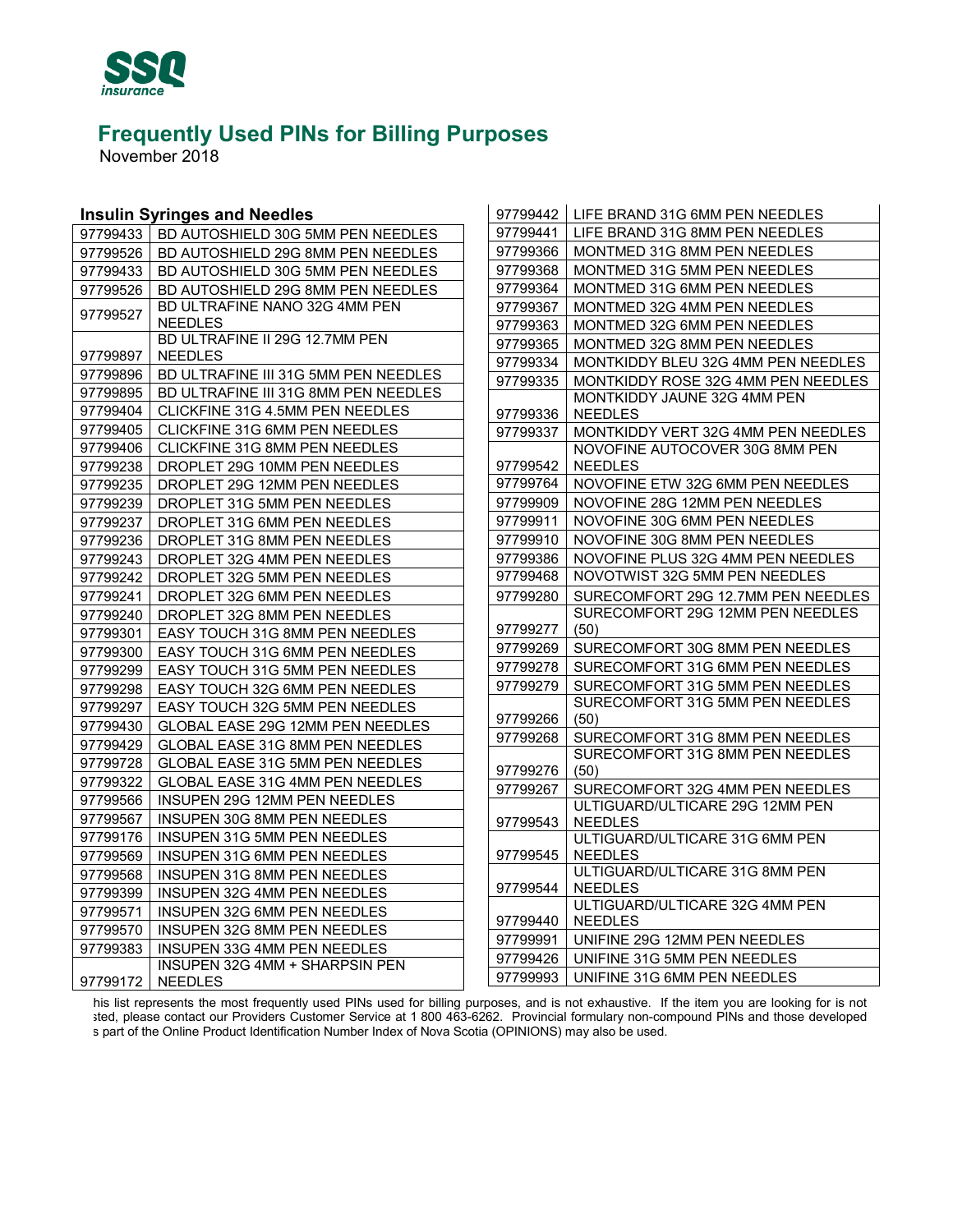

November 2018

| 97799992 | UNIFINE 31G 8MM PEN NEEDLES                    |                      | <b>SYRINGE</b>                                                       |
|----------|------------------------------------------------|----------------------|----------------------------------------------------------------------|
| 97799387 | UNIFINE 32G 4MM PEN NEEDLES                    | 97799265             | SURECOMFORT 30G 1ML 8MM SYRINGE                                      |
| 97799332 | UNIFINE PLUS 31G 5MM PEN NEEDLES               | 97799271             | SURECOMFORT 30G 1ML 12.7MM SYRINGE                                   |
| 97799331 | UNIFINE PLUS 31G 6MM PEN NEEDLES               |                      | SURECOMFORT 31G 0.3ML 8MM SYRINGE                                    |
| 97799330 | UNIFINE PLUS 31G 8MM PEN NEEDLES               | 97799273             | (HALF UNIT MARKINGS)                                                 |
| 97799333 | UNIFINE PLUS 32G 4MM PEN NEEDLES               | 97799274             | SURECOMFORT 31G 0.3ML 8MM SYRINGE                                    |
|          |                                                | 97799263<br>97799262 | SURECOMFORT 31G 0.5ML 8MM SYRINGE<br>SURECOMFORT 31G 1ML 8MM SYRINGE |
| 97799887 | BD ULTRAFINE 29G 0.3ML SYRINGE                 | 97799999             | ULTICARE 29G 0.3ML SYRINGE                                           |
| 97799888 | BD ULTRAFINE 29G 0.5ML SYRINGE                 | 97799998             | ULTICARE 29G 0.5ML SYRINGE                                           |
|          |                                                | 97799997             | ULTICARE 29G 1ML SYRINGE                                             |
| 97799889 | BD ULTRAFINE 29G 1ML SYRINGE                   | 97799996             | ULTICARE 30G 0.3ML SYRINGE                                           |
| 97799886 | BD ULTRAFINE II 30G 0.3ML SYRINGE              | 97799995             | ULTICARE 30G 0.5ML SYRINGE                                           |
| 97799885 | BD ULTRAFINE II 30G 0.5ML SYRINGE              | 97799994             | ULTICARE 30G 1ML SYRINGE                                             |
| 97799890 | BD ULTRAFINE II 30G 1ML SYRINGE                |                      |                                                                      |
| 97799760 | BD ULTRAFINE II 31G 0.3ML SYRINGE              | 97799691             | ABBOTT THIN 28G LANCETS (100)                                        |
| 97799296 | EASY TOUCH 30G 0.5ML SYRINGE                   | 97799689             | <b>ABBOTT THIN LANCETS (200)</b>                                     |
| 97799295 | EASY TOUCH 30G 1ML SYRINGE                     | 97799494             | ACCU-CHECK FASTCLIX LANCETS (102)                                    |
| 97799302 | EASY TOUCH 31G 0.5ML SYRINGE                   | 97799495             | ACCU-CHECK FASTCLIX LANCETS (204)                                    |
| 97799303 | EASY TOUCH 31G 1ML SYRINGE                     | 97799817             | ACCU-CHECK MULTICLIX LANCETS (102)                                   |
| 97799893 | MICRO-FINE IV 28G 0.3ML SYRINGE                | 97799816             | ACCU-CHECK MULTICLIX LANCETS (204)                                   |
| 97799891 | MICRO-FINE IV 28G 0.5ML SYRINGE                | 97799946             | ACCU-CHECK SOFTCLIX LANCETS (100)                                    |
| 97799892 | MICRO-FINE IV 28G 1ML SYRINGE                  | 97799945             | ACCU-CHECK SOFTCLIX LANCETS (200)                                    |
| 97799786 | MONOJECT 29G 0.3ML SYRINGE                     | 97799942             | ACCU-CHECK SOFTCLIX PRO LANCETS<br>(200)                             |
| 97799785 | MONOJECT 29G 0.5ML SYRINGE                     | 97799435             | ACTI-LANCE LITE SAFETY LANCETS (100)                                 |
| 97799784 | MONOJECT 29G 1ML SYRINGE                       | 97799434             | ACTI-LANCE LITE SAFETY LANCETS (200)                                 |
| 97799783 | MONOJECT 30G 0.3ML SYRINGE                     | 97799690             | BD-ULTRAFINE 33G LANCETS (100)                                       |
| 97799782 | MONOJECT 30G 0.5ML SYRINGE                     | 97799822             | BD-ULTRAFINE 33G LANCETS (100)                                       |
| 97799781 | MONOJECT 30G 1ML SYRINGE                       | 97799466             | <b>BG STAR LANCETS (100)</b>                                         |
| 97799369 | MONTMED 31G 0.3ML SYRINGE                      | 97799311             | DARIO LANCETS (100)                                                  |
| 97799370 | MONTMED 31G 0.5ML SYRINGE                      | 97799398             | DROPLET 30G LANCETS (100)                                            |
| 97799371 | MONTMED 31G 1ML SYRINGE                        | 97799232             | DROPLET 28G LANCETS (100)                                            |
| 97799257 | SURECOMFORT 28G 0.5ML 12.7MM<br><b>SYRINGE</b> | 97799233             | DROPLET 30G LANCETS (100)                                            |
| 97799275 | SURECOMFORT 28G 1ML 12MM SYRINGE               | 97799234             | DROPLET 33G LANCETS (100)                                            |
|          | SURECOMFORT 29G 0.3ML 12.7MM                   | 97799540             | EZ HEALTH LANCETS (100)                                              |
| 97799260 | <b>SYRINGE</b>                                 | 97799541             | EZ HEALTH ORACLE LANCETS (100)                                       |
|          | SURECOMFORT 29G 0.5ML 12.7MM                   | 97799969             | FINEPOINT LANCETS (100)                                              |
| 97799259 | <b>SYRINGE</b>                                 | 97799825             | FINGERSTIX LANCETS (100)                                             |
| 97799258 | SURECOMFORT 29G 1ML 12.7MM SYRINGE             | 97799292             | FIRST CANADIAN HEALTH LANCETS (100)                                  |
| 97799261 | SURECOMFORT 30G 0.3ML 8MM SYRINGE              | 97799826             | FREESTYLE LANCETS (100)                                              |
|          | SURECOMFORT 30G 0.3ML 12.7MM                   | 97799766             | <b>iTEST 28G LANCETS (100)</b>                                       |
| 97799264 | <b>SYRINGE</b>                                 |                      |                                                                      |
| 97799272 | SURECOMFORT 30G 0.5ML 8MM SYRINGE              | 97799767             | <b>iTEST 33G LANCETS (100)</b>                                       |
| 97799270 | SURECOMFORT 30G 0.5ML 12.7MM                   | 97799881             | LATITUDE LANCETS (100)                                               |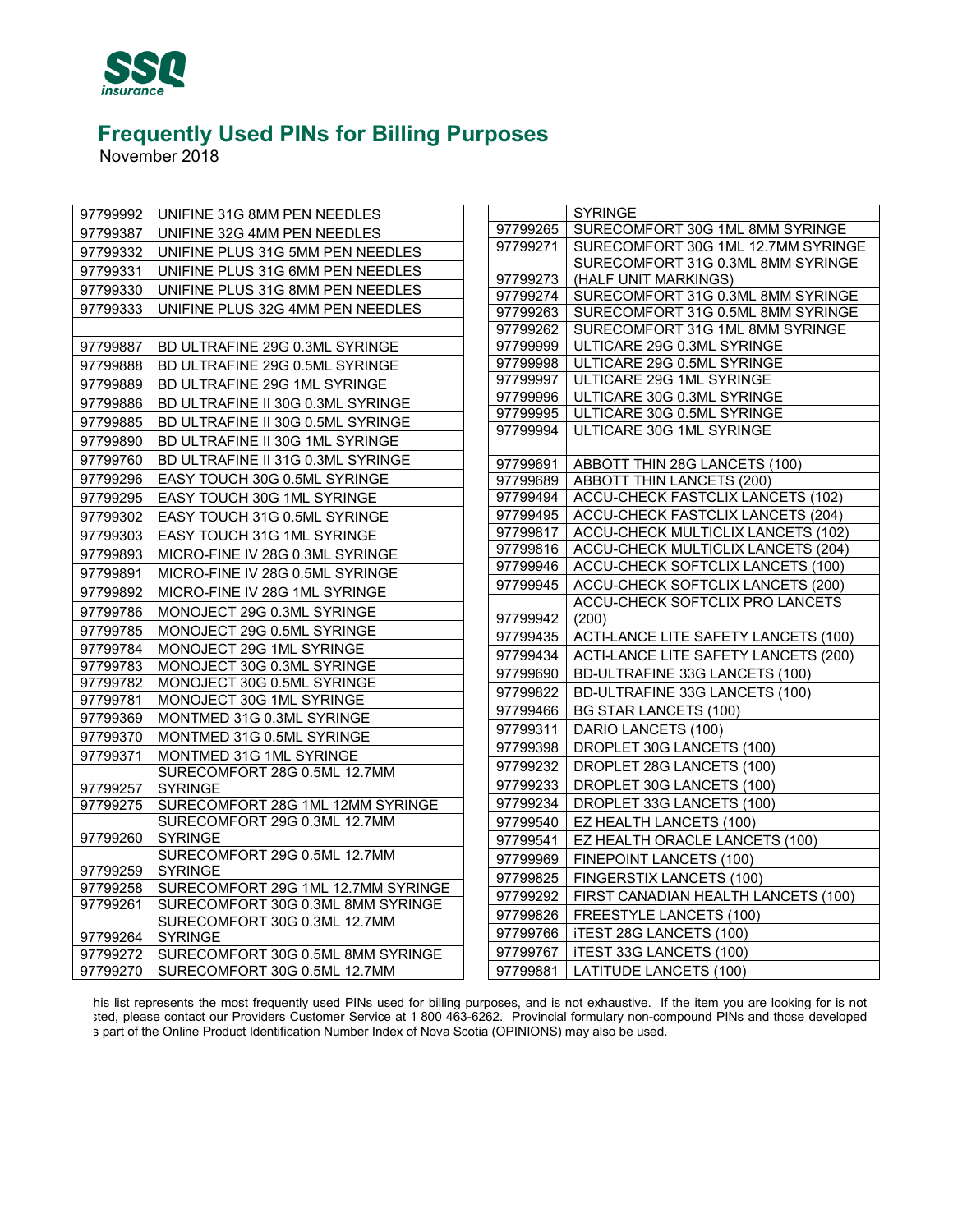

November 2018

| 97799388 | MEDISURE SOFT 30G TWIST LANCETS (100) |
|----------|---------------------------------------|
| 97799389 | MEDISURE SOFT 33G TWIST LANCETS (100) |
|          | MEDLANCE PLUS LITE SAFETY LANCETS     |
| 97799436 | (100)                                 |
| 97799918 | MICROLET LANCETS (100)                |
| 97799917 | MICROLET LANCETS (200)                |
| 97799804 | MONOLET 21G LANCETS (100)             |
| 97799805 | MONOLET 21G LANCETS (200)             |
| 97799800 | MONOLET THIN 28G LANCETS (100)        |
| 97799810 | MPD THIN LANCETS (100)                |
| 97799807 | MPD ULTRA THIN 26G LANCETS (100)      |
| 97799431 | ONE TOUCH DELICA 30G LANCETS (100)    |
| 97799501 | ONE TOUCH DELICA 33G LANCETS (100)    |
|          | ONE TOUCH SURESOFT 21G LANCETS        |
| 97799765 | (200)                                 |
| 97799970 | ONE TOUCH ULTRASOFT LANCETS (100)     |
| 97799833 | PRECISION LANCETS (100)               |
| 97799832 | PRECISION LANCETS (200)               |
| 97799480 | RIGHTEST LANCETS (100)                |
| 97799948 | SAFE-T-PRO LANCETS (100)              |
| 97799944 | SOFT TOUCH LANCETS (100)              |
| 97799943 | SOFT TOUCH LANCETS (200)              |
| 97799357 | SURETEST LANCETS (100)                |
| 97799552 | SURGILANCE 21G LANCETS (ROSE) (100)   |
|          | SURGILANCE 21G LANCETS (ORANGE)       |
| 97799553 | (100)                                 |
| 97799554 | SURGILANCE 23G LANCETS (GRIS) (100)   |
| 97799555 | SURGILANCE 26G LANCETS (JAUNE) (100)  |
| 97799339 | <b>TYKESS LANCETS (100)</b>           |
| 97799348 | <b>ULTILET LANCETS (100)</b>          |
| 97799883 | ULTRAFINE II LANCETS (100)            |